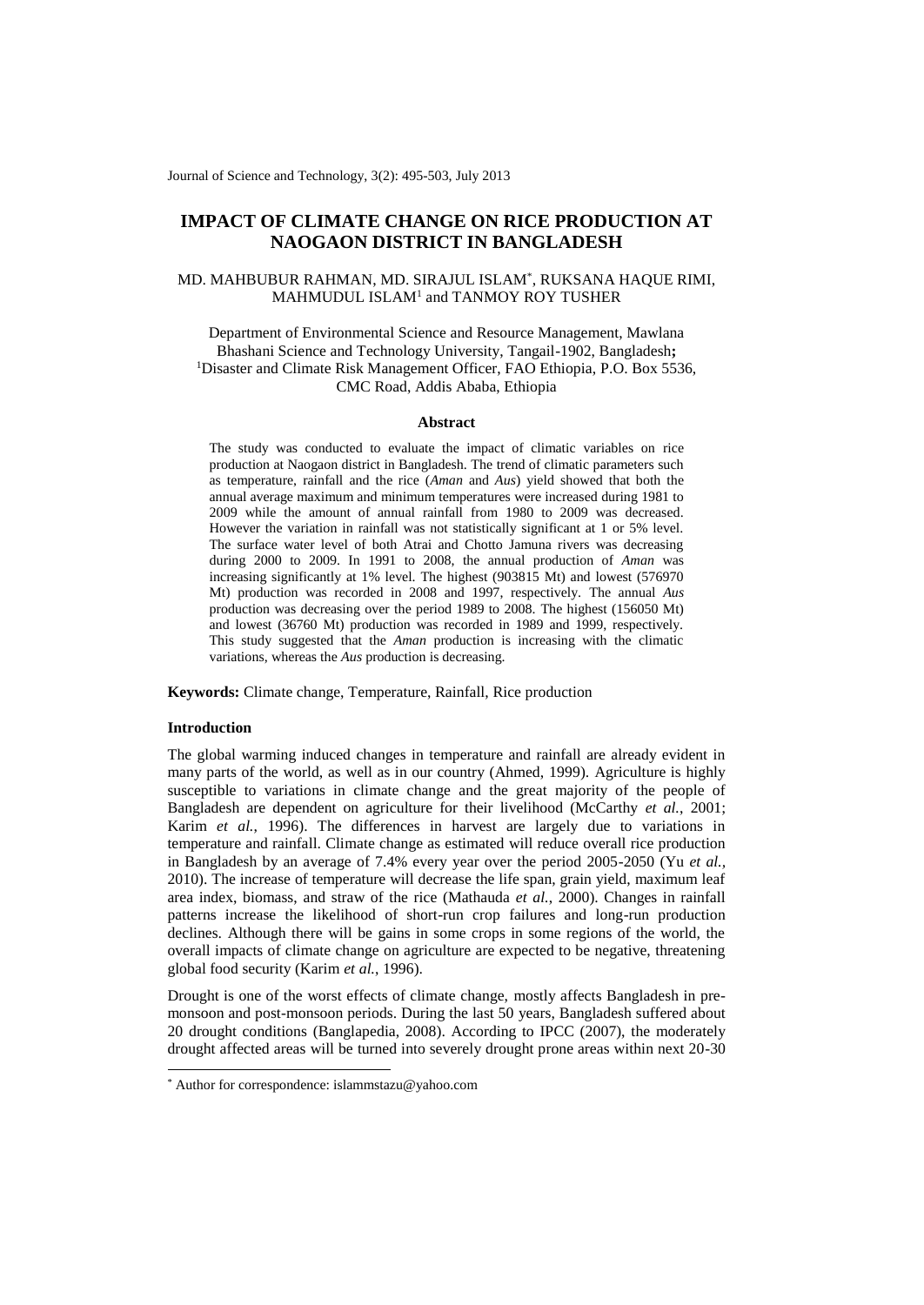years. As plants are sensitive to high temperatures during critical stages (flowering and seed development), high temperatures can mean disaster to farmers' fields often combined with drought (Desiraju *et al.*, 2011). The drought condition in the northwestern Bangladesh in recent decades had led to a shortfall of rice production of 3.5 million tons in the 1990s. Due to drought severity, crop loss ranges between 20 to 60% or even may be more for transplanted *Aman* and other rice varieties. Naogaon district, one of the northwestern districts of Bangladesh, has already been known as drought prone area of the country (Banglapedia, 2008).

Crop plays a vital role in the economy of Bangladesh. The contribution of agriculture was 20% of GDP and the crop subsector alone contributed 12% to GDP at constant prices in 2009 to 2010. Of all crops, rice plays the leading role by contributing 95% of total food production (GoB, 2010). Climate information is now used to advise farmers about their choice of crops and methods of cultivation, which in turn was provided major benefits in terms of increased yields and preventing food shortages (Hulme, 1996). The objective of this study is to assess the climatic variations and to describe the impact on rice (*Aman* and *Aus*) production.

#### **Materials and Methods**

#### *Study area*

The Naogaon district is situated at northwestern Bangladesh, and is one of the drought prone areas of the country. It is about  $3435 \text{ km}^2$  in area and is bounded by West Bengal (India) on the north, Natore and Rajshahi districts on the south, Joypurhat and Bogra districts on the east, Nawabganj district and West Bengal (India) on the west. The annual maximum and minimum temperature is 37.8 and 11.2°C, respectively and the annual rainfall is 1862 mm. Main rivers include Atrai, Punarnaba, Chotto Jamuna, Nagar, Chiri and Tulsi Ganga. Guta, Mansur and Dighali beels are also notable. The total population of the district is 2377314, where 49.01% of the population is direcly involved in agriculture and 26.96% is agricultural labourer. The total cultivable land covers 2777573 ha, where fallow land includes 68715 ha; with 25, 55 and 20% of single, double and triple crop land, respectively (Banglapedia, 2008).

#### *Data collection*

Twenty nine (1981 to 2009) years annual average maximum and minimum temperature data as temperature-related climatic variable and thirty (1980 to 2009) years' annual rainfall data were collected from Bangladesh Meteorological Department (BMD). Records of ten (2000 to 2009) year's surface water fluctuations of Atrai and Chotto Jamuna were collected from Bangladesh Water Development Board (BWDB). Record of eighteen (1991 to 2008) and nineteen (1989 to 2008) years annual *Aman* and *Aus* rice production, respectively, with respective cultivated areas (ha) were collected from the Bangladesh Rice Research Institute (BRRI).

#### *Data analysis*

The data were analyzed by using SPSS 17 and Microsoft Office Excel 2007 to perform regression analysis and to investigate the probable relation between the climatic variability and trend of rice (*Aman* and *Aus*) production, so that the impact on rice production can be assessed.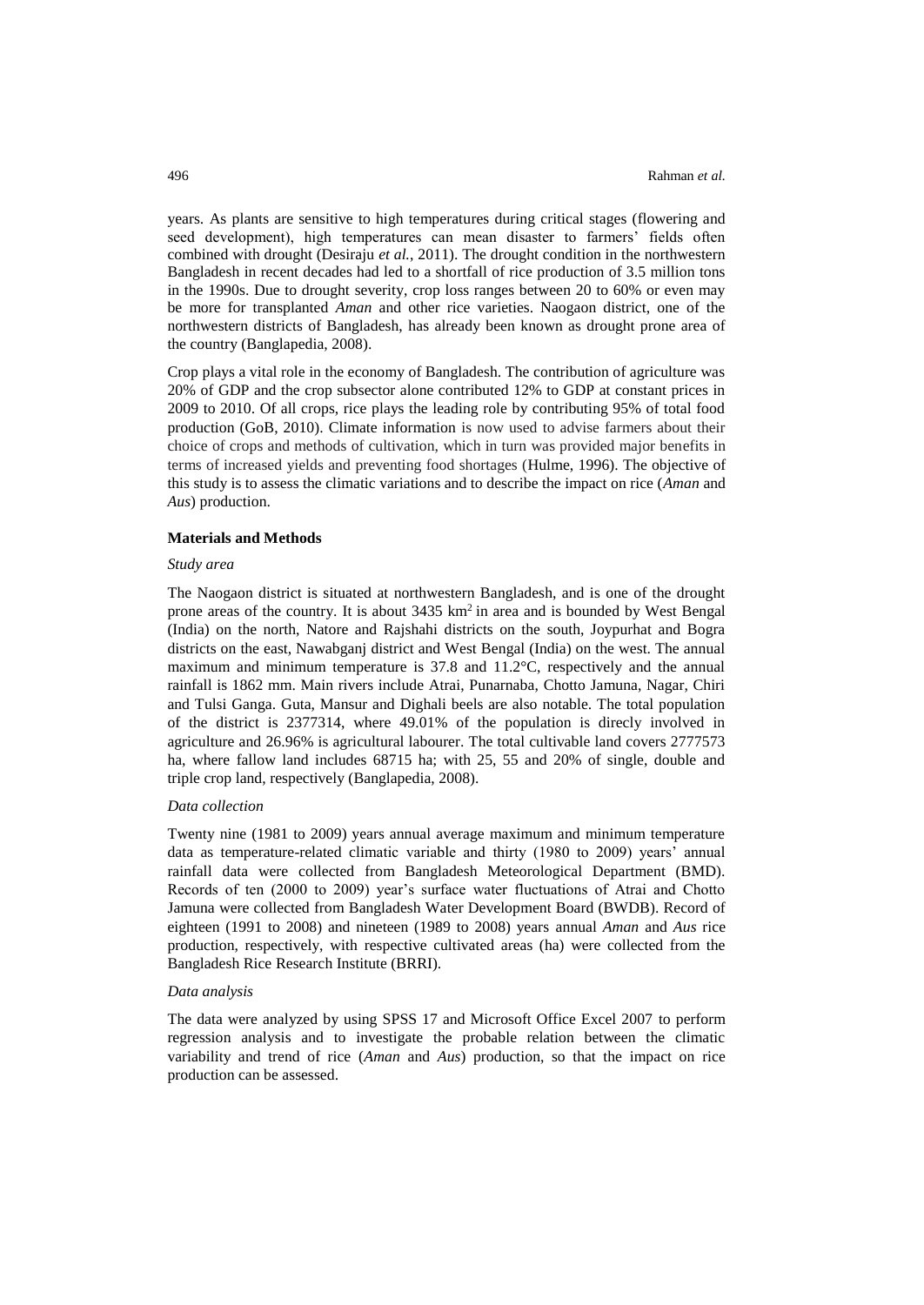### **Results and Discussions**

#### *Trend of annual average temperature*

The air temperature is one of the main properties of climate which is very easy to measure, directly observable, and geographically consistent indicator of the climate change. It is observed that the trend of annual average maximum temperature, over the period 1981 to 2009, was increasing but not statistically significant (at 1 or 5% level). Similar result was also found by Karmakar and Shrestha (2000) and Mathauda *et al.* (2000). The highest annual maximum temperature was recorded at 25.6°C in 1999, while the lowest annual maximum temperature was 24.5°C in 1997 (Fig. 1a). The highest annual average minimum temperature of the study area was recorded 19.5°C in 2001 and the lowest annual average minimum temperature was 15.3°C in 2003 (Fig. 1b). The annual average minimum temperature during 1981 to 2009, indicated an increasing trend but not statistically significant (at 1 or 5% level). Similar result was also observed by Debsarma (2003) and Karmakar and Shrestha (2000).



**Fig. 1.** Annual average temperature of the study area from 1981 to 2009: (a) maximum, and (b) minimum.

### *Trend of total annual rainfall*

Rainfall is also one of the primary indicators for climate change. Rainfall distribution of the study area showed that the total amount of annual rainfall for the year 1980 to 2009 varied significantly and indicated a decreasing trend but not statistically significant (at 1 or 5% level). The highest amount (2262 mm) of rainfall was observed in 1981 and the lowest (463 mm) was in 1992. The average annual rainfall of the study area was 1934.4 mm (Fig. 2).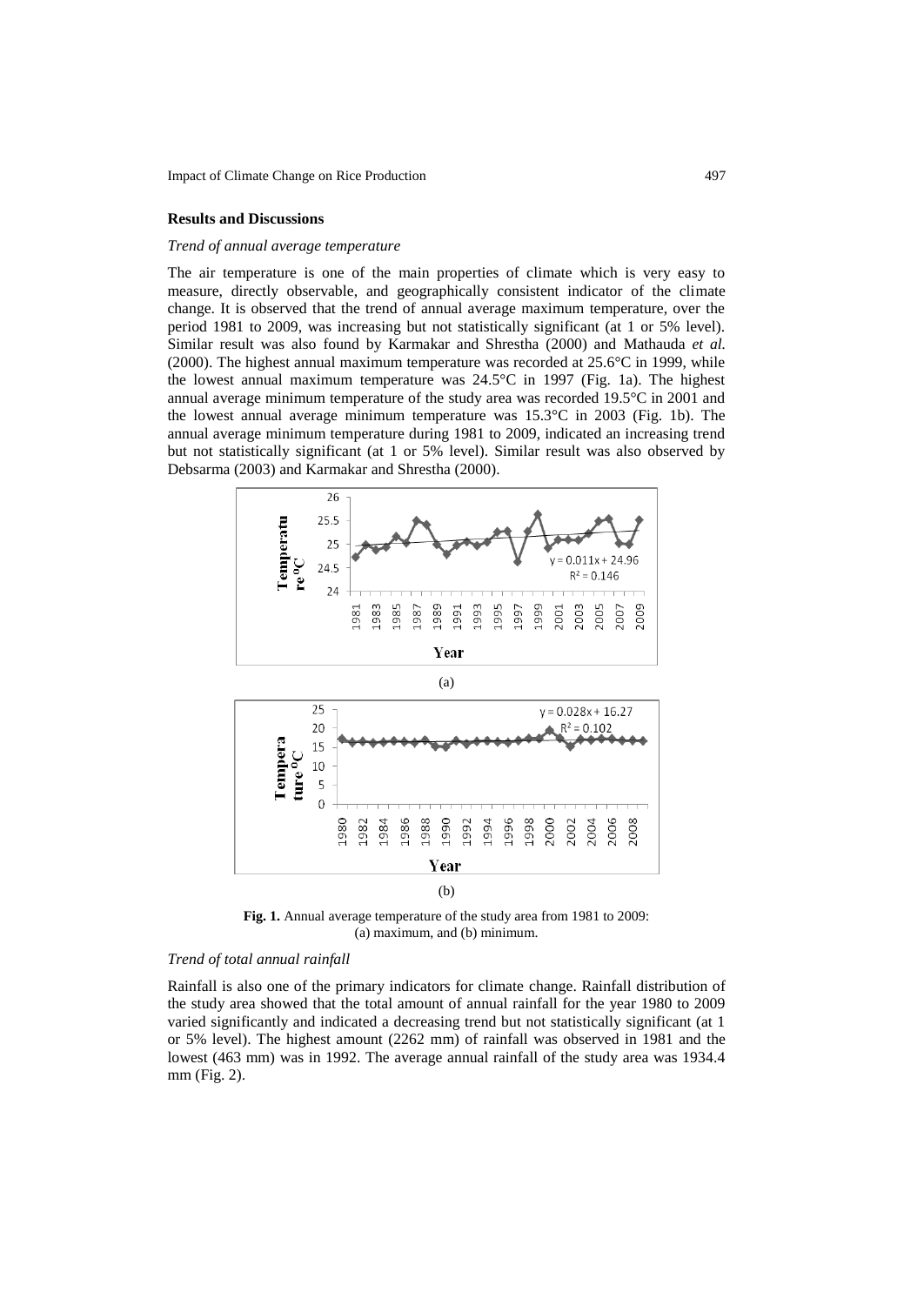

**Fig. 2.** Annual total rainfall of the study area (1980 to 2009).

*Trend of total annual rainfall in different periods*

The total amount of rainfall in pre-monsoon (March to May) period over the year from 1981 to 2009 had a decreasing trend. The highest (673 mm) and the lowest (95 mm) amount of rainfall were found in 1981 and 1995, respectively (Fig. 3a). The total amount of rainfall in monsoon (June to October) period for the year 1981 to 2009 showed a decreasing trend, with a highest amount (2500 mm) observed in 2005 and the lowest (915 mm) in 1994 (Fig. 3b). The total amount of rainfall in post-monsoon (November to December) period during 1981 to 2009, had also a decreasing trend. The highest (123 mm) and the lowest (1 mm) amount of rainfall were found in 1981 and 2009, respectively (Fig. 3c).

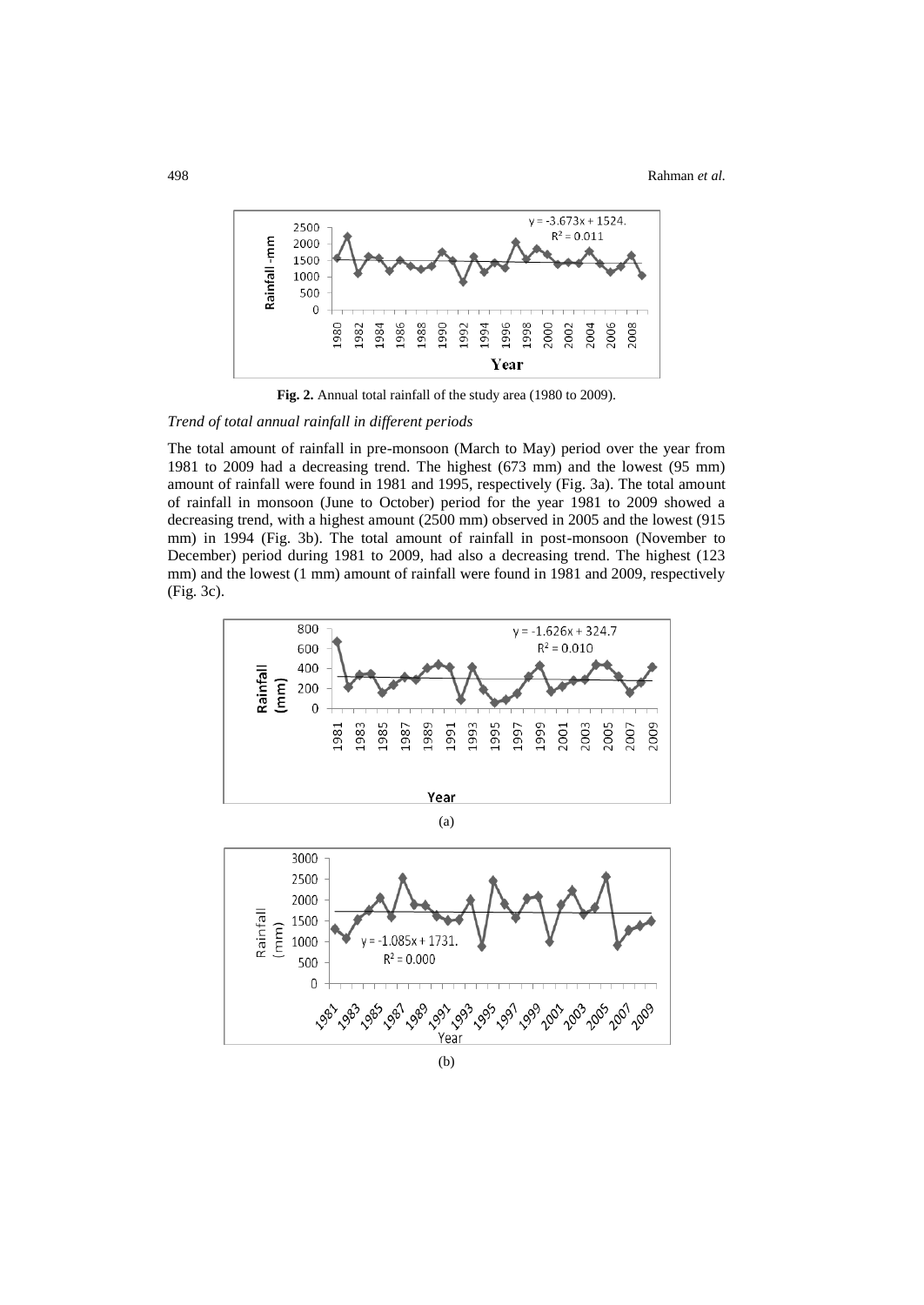

**Fig. 3.** Total amount of rainfall in different periods from 1981 to 2009: (a) pre-monsoon, (b) monsoon, and (c) post-monsoon.

# *Trend of river water fluctuation level*

The water level of Atrai River had a decreasing trend over the period 2000 to 2009, which might be due to the climatic variability in the study area (Fig. 4a). Desiraju *et al.* (2011) observed that climate change will not only affect the crop water use but also affect water availability. The annual highest (15.69 ft) and the lowest (13.59 ft) water level of Atrai river were recorded in 2002 and 2006, respectively (Fig. 4a). The surface water level of Chotto Jamuna river had also a decreasing trend over the period 2000 to 2009, resulting from climatic variability (Desiraju *et al.*, 2011). The annual highest (12.29 ft) and the lowest **(**9.49 ft) water level of Chotto Jamuna river in the study area were recorded in 2004 and 2009, respectively (Fig. 4b).



**Fig. 4.** River water fluctuation level in the study area from 2000 to 2009: (a) Atrai river, and (b) Chotto Jamuna river.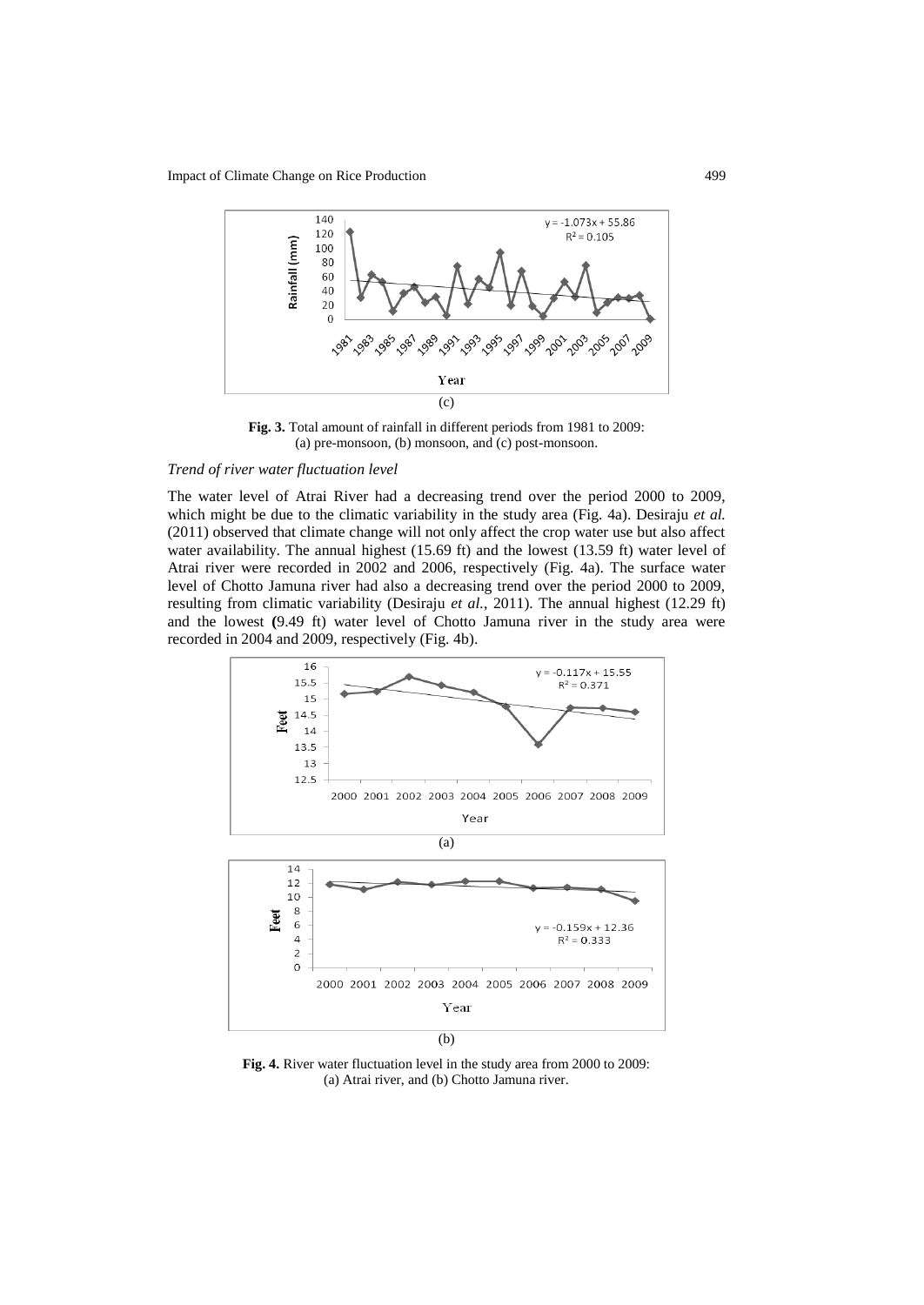# *Annual production of Aman* (1991-2008)

The annual production of *Aman* rice along with the plot used from 1991 to 2008 is presented in Fig. 5. The highest production (903815 Mt) was found in 2008, whereas the lowest (576970 Mt) was in 1997. The highest plot areas (1008425 ha) were used in 1991 and the lowest (919506 ha) were in 2005. The *Aman* production had an increasing trend which was statistically significant and the area had a decreasing trend which was also statistically significant at 1% level (Fig. 5). The study also revealed that the annual production of *Aman* rice was increasing with increasing temperature (maximum and minimum) and decreasing rainfall, during the year 1991 to 2008 (Figs. 6a, 6b and 7).



**Fig. 5.** Annual production of *Aman* with plot area from 1991 to 2008.





(b)

**Fig. 6.** Annual *Aman* production in response to annual temperature from 1991 to 2008: (a) maximum, and (b) minimum.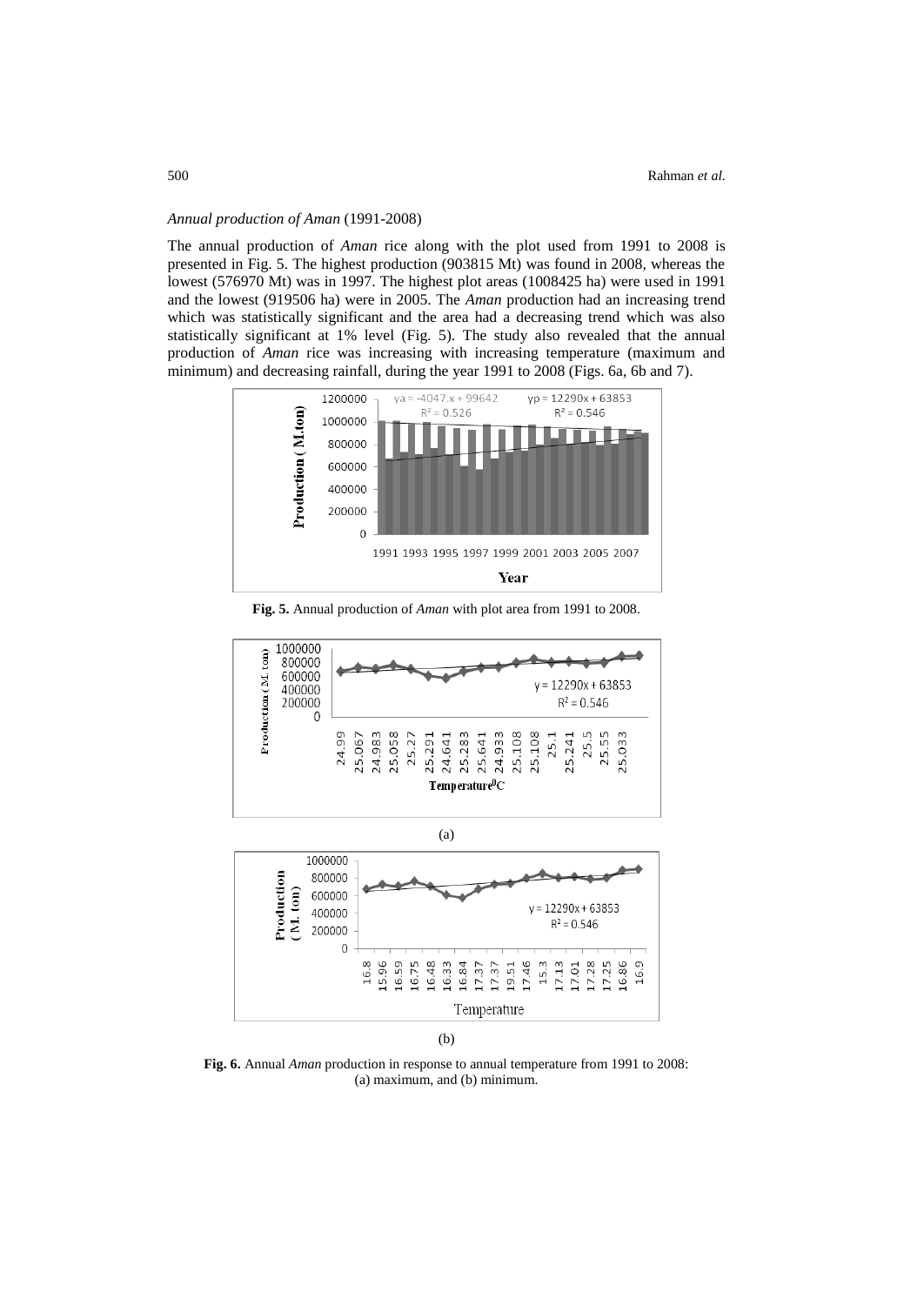

**Fig. 7.** Annual production of *Aman* in response to annual rainfall from 1991 to 2008.

### *Annual production of Aus* (1989-2008)

The annual production of *Aus* rice had a decreasing trend which was not statistically significant at 1 or 5% level. The highest production (156050 Mt) was found in 1989, whereas the lowest (36760 Mt) was in 1999 (Fig. 8). The annual production of *Aus* rice was decreasing with increasing temperature (maximum and minimum) and decreasing with rainfall, from the year 1989 to 2008 (Figs. 9a, 9b and 10). Similar result was also found by Rimi *et al.* (2009) in Satkhira district of Bangladesh. Peng *et al.* (2004) found that the grain yield declined by 10% for each 1°C increase in growing-season minimum temperature in the dry season. It also might be due to the decreasing trend of water level in the study area as Atrai and Chotto Jamuna rivers are among the major sources of water irrigation.



**Fig. 8.** Annual *Aus* rice production of the study area from 1989 to 2008.

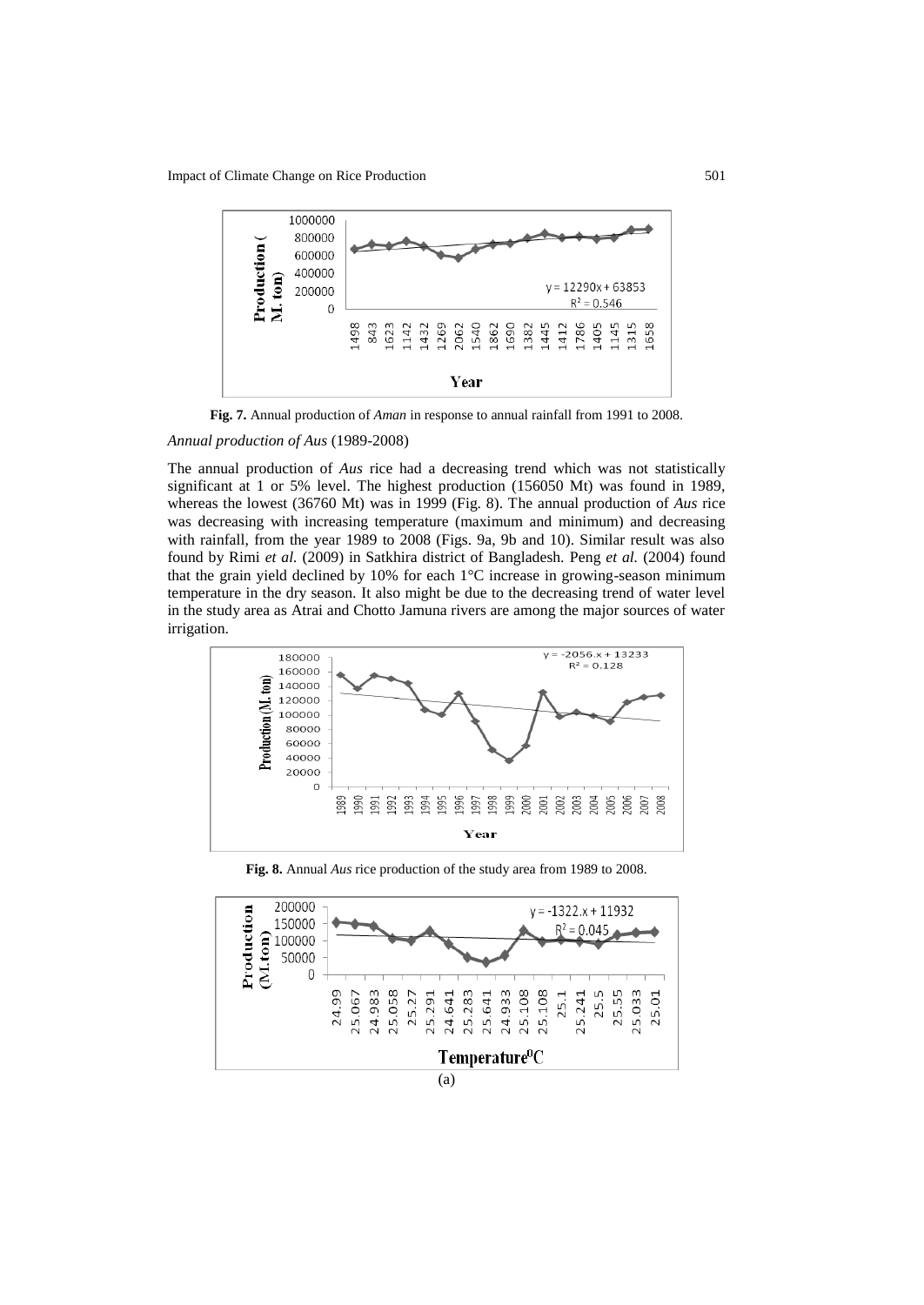

**Fig. 9.** Annual *Aus* production in response to annual temperature from 1989 to 2008: (a) maximum, and (b) minimum.



**Fig. 10.** Annual production of *Aus* in response to annual rainfall from 1989 to 2008.

# **Conclusions**

With the increase in temperature and decrease in rainfall, the *Aman* and *Aus* production is increasing and decreasing, respectively. Low rainfall and increasing temperature are the main causes of drought in the study area which significantly affects the rice production. Although the farmers have taken copping strategies to mitigate the impact of climate change on rice production, the more frequent and intensified droughts will severely create adverse effects on the area, specifically on rice production, if the current trend of temperature and rainfall continues.

### **Acknowledgements**

The authors acknowledge the support received from Motaleb Hossain Sarker of CEGIS, Dhaka and Salam Uddin of BWDB, Naogaon.

### **References**

- Ahmed, A. U. (1999). Development of climate change scenarios with general circulation models, In: Vulnerability and adaptation to climate change for Bangladesh, pp. 13-20.
- Banglapedia. (2008). Naogaon district, National Encyclopedia of Bangladesh, Asiatic Society of Bangladesh, Dhaka.
- Debsarma, S. K. (2003). Inter-annual variation of rainfall over different regions of Bangladesh, In: Proc. SAARC Seminar on climate change variability in the South Asian region and its impacts, 138 pp.